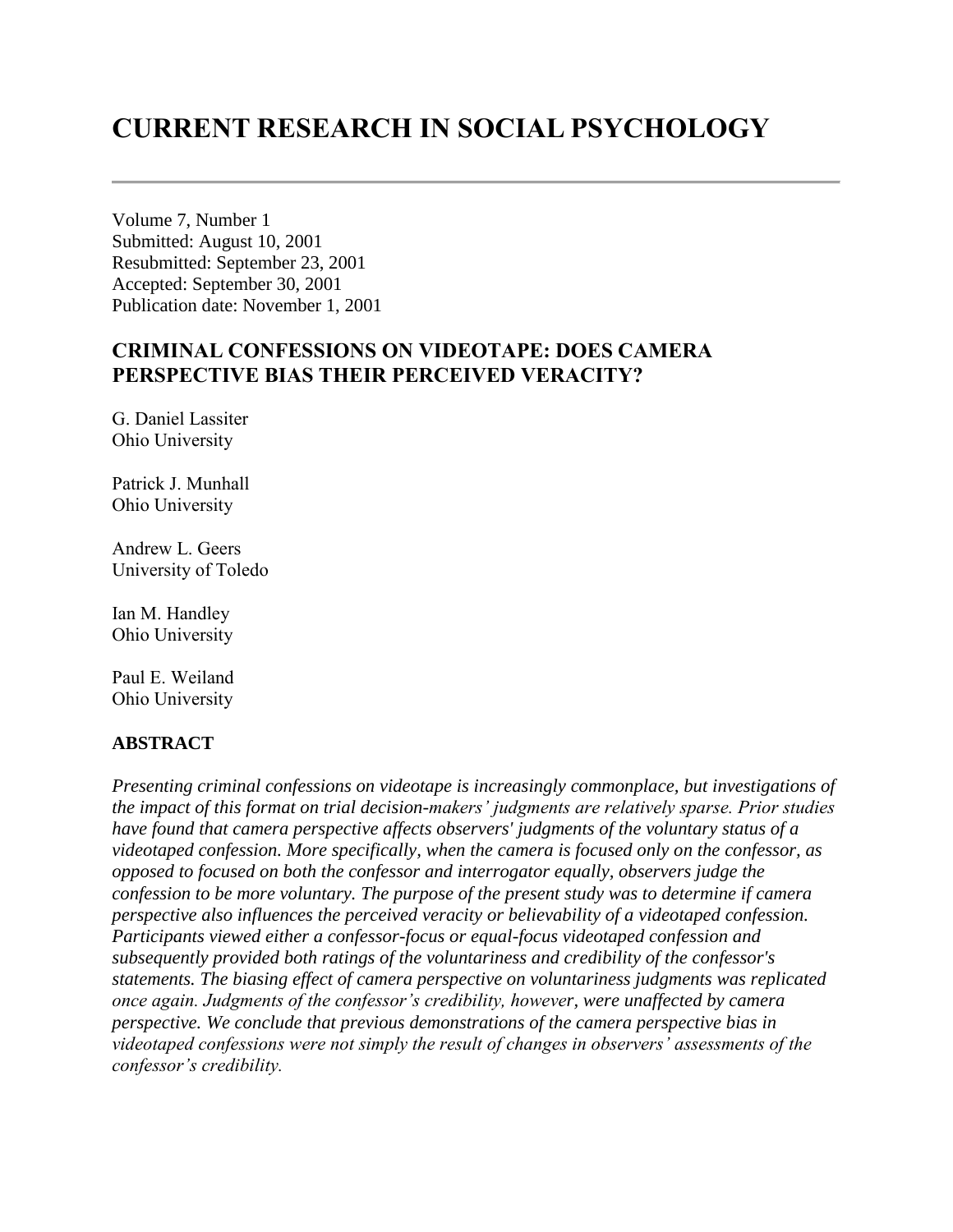#### **INTRODUCTION**

In criminal trials, fact finders (judges and jurors) make decisions based on an evaluation of the evidence presented. The kind of evidence that possibly has the greatest impact on the decision making of these trial fact finders is a defendant's prior admission of guilt (Cohn and Udolf 1979; Kassin and Neumann 1997; Wigmore 1970). In fact, according to McCormick (1972, p. 316) the probative value of a confession is so great that its introduction "makes the other aspects of a trial in court superfluous." This sentiment, when considered together with estimates that admissions of guilt make their way into as many as 68 percent of criminal trials (see Kassin and Wrightsman 1985), suggests that the outcome of the majority of such legal proceedings is largely determined by confession evidence.

Until the 1980s, most confession evidence was recorded and presented in either a written or audiotaped format. However, it is estimated that more than half of the law enforcement agencies in the United States now videotape some interrogations (Geller 1992). In two states—Alaska and Minnesota—videotaping interrogations is required. As of this writing, Illinois is considering a bill to make videotaping mandatory as well. The practice of videotaping police interrogations has many proponents in the legal community as well as in allied fields (Cassell 1996; Dwyer, Neufeld, and Scheck 2000; Gudjonsson 1992; Johnson 1997; Leo 1996), and it appears only a matter of time before the videotaped format becomes the norm for introducing confession evidence at trial. In a report to the National Institute of Justice, Geller (1992, p. 154) concluded that "the videotaping of suspect statements is a useful, affordable step on the road toward a more effective, efficient, and legitimate criminal justice system." However, until more research is conducted that examines the impact of videotaping interrogations and confessions on the decision making of judges and jurors, we believe it would be injudicious to view this particular application of video technology to the legal system an unqualified success.

When a confession's legitimacy is disputed, a judge conducts a preliminary hearing to rule on the confession's voluntariness and admissibility. In some jurisdictions, confessions ruled voluntary are then introduced at trial with the other evidence without special instruction. In others, the judge additionally directs jurors to draw their own conclusions concerning the question of voluntariness and to disregard statements *they* deem involuntary. Those who advocate videotaping interrogations argue that the presence of the camera will deter the use of coercive methods to induce confessions and will provide a complete and objective record of an interrogation so that judges and jurors can evaluate thoroughly and accurately the voluntariness and veracity of any confession. Some have even argued that legally required *Miranda* warnings to suspects concerning their rights to silence and counsel can be dispensed with if interrogations are routinely videotaped (Cassell 1996). In the United States and many other countries, interrogations are typically recorded with the camera positioned behind the interrogator and focused squarely on the suspect (Geller 1992; Kassin 1997). Positioning the camera in this manner seems straightforward and logical because trial fact finders presumably need to see directly what the suspect is saying and doing to best assess the voluntariness and veracity of his or her statements. The rub, however, is that research findings indicate that judgments of voluntariness are systematically influenced by the camera's perspective.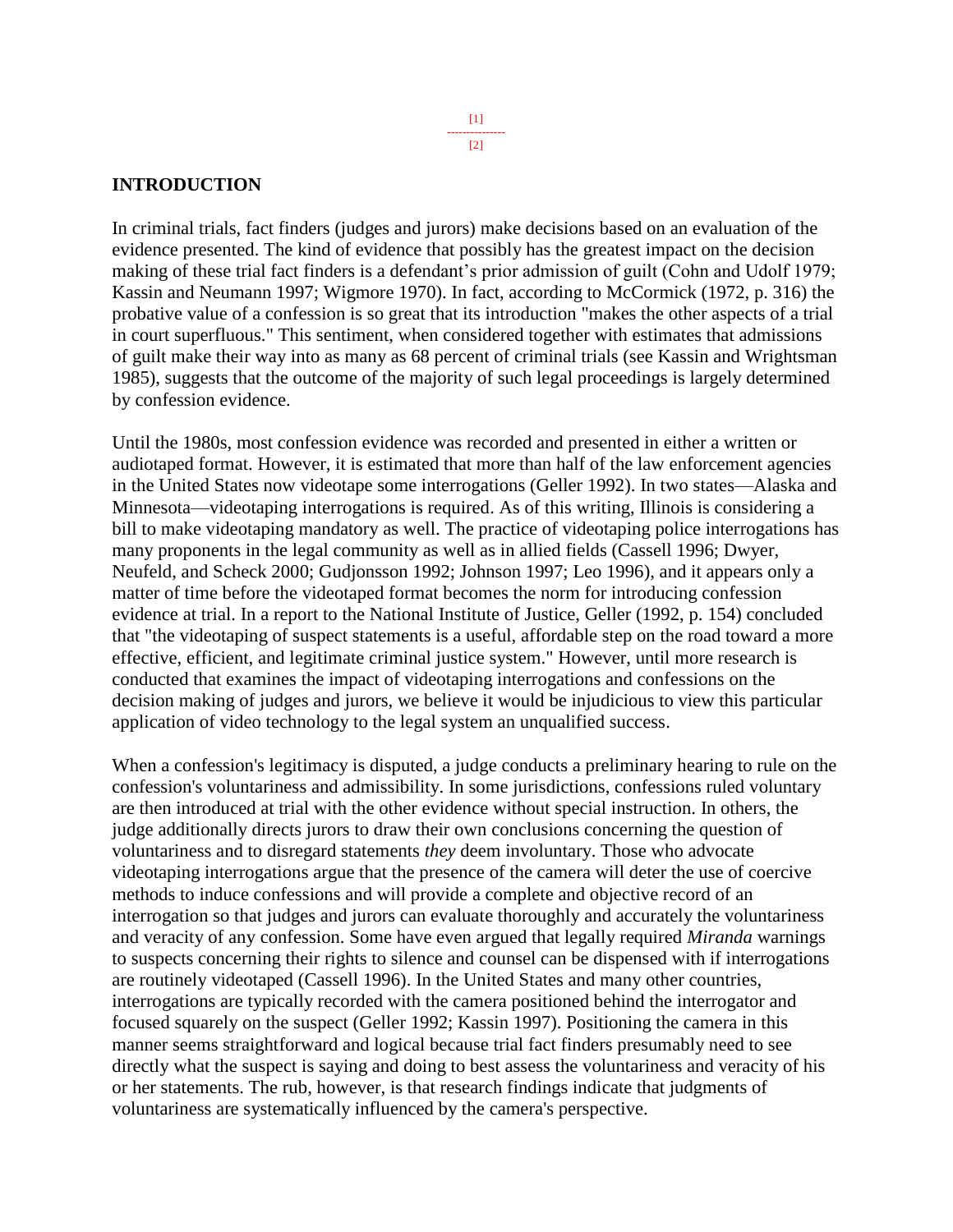[3]

In line with prior studies on social attribution, which demonstrate that observers of an interaction overestimate the causal role of the individual who can be seen most clearly (see McArthur 1981 and Taylor and Fiske 1978 for extensive reviews of this literature), we (Lassiter, Beers, Geers, Handley, Munhall, and Weiland, in press; Lassiter, Geers, Munhall, Handley, and Beers 2001; Lassiter and Irvine 1986; Lassiter, Munhall, Geers, Weiland, and Handley, in press; Lassiter, Slaw, Briggs, and Scanlan 1992) found that videotaped confessions recorded with the camera focused on the suspect—compared to other camera points of view (i.e., focused equally on the suspect and interrogator or focused solely on the interrogator) or to more traditional presentation formats (i.e., transcripts and audiotapes)—resulted in the judgment that the confessions were more voluntary. This biasing effect of camera perspective appears to be quite robust and pervasive. It influences assessments of guilt and sentencing recommendations as well as judgments of voluntariness. It generalizes across confessions dealing with such crimes as shoplifting, burglary, drug trafficking, rape, and manslaughter. It affects the judgments of individuals who are naturally motivated to be effortful and critical thinkers (i.e., those high in need for cognition [Cacioppo, Petty, Feinstein, and Jarvis 1996]) as well as the judgments of individuals who lack such motivation. It is not reduced by the opportunity for decision-makers to deliberate before rendering their judgments. It persists when decision-makers experience a heightened sense of accountability and engage in increased cognitive elaboration of the evidence. Finally, judicial instruction emphasizing the need to be cognizant of reliability and fairness concerns in evaluating the confession or even directly alerting mock jurors to the potentially prejudicial effect of camera perspective does not mitigate the bias.

It has been suggested to us that the effects we have obtained to date may have something to do with how believable/credible the statements made by the suspect are judged to be (Rich Petty, personal communication). More specifically, when the camera is focused on the face of the suspect, he or she may be perceived to be more truthful, which in turn leads observers to see the statements as more voluntary and hence the suspect more likely to be guilty. This idea can be derived from the extensive literature on deceiving and detecting deceit (Ekman 1992; Kraut 1980; Zuckerman, DePaulo, and Rosenthal 1981), which indicates that people at least *perceive* another's eyes (are they shifty? avoidant?) to be an important cue as to whether the person is lying or telling the truth (cf. DePaulo, Stone, and Lassiter 1985). Because observers may have a harder time determining the gaze of the suspect in the equal-focus videotapes, and certainly so in the interrogator-focus videotapes, they may come to distrust the confession more, which could perhaps explain the previous findings. The purpose of the present study was to examine this possibility.



#### **METHOD**

#### **Participants**

One hundred thirty-eight male and female Ohio University undergraduates participated in small groups in exchange for partial course credit.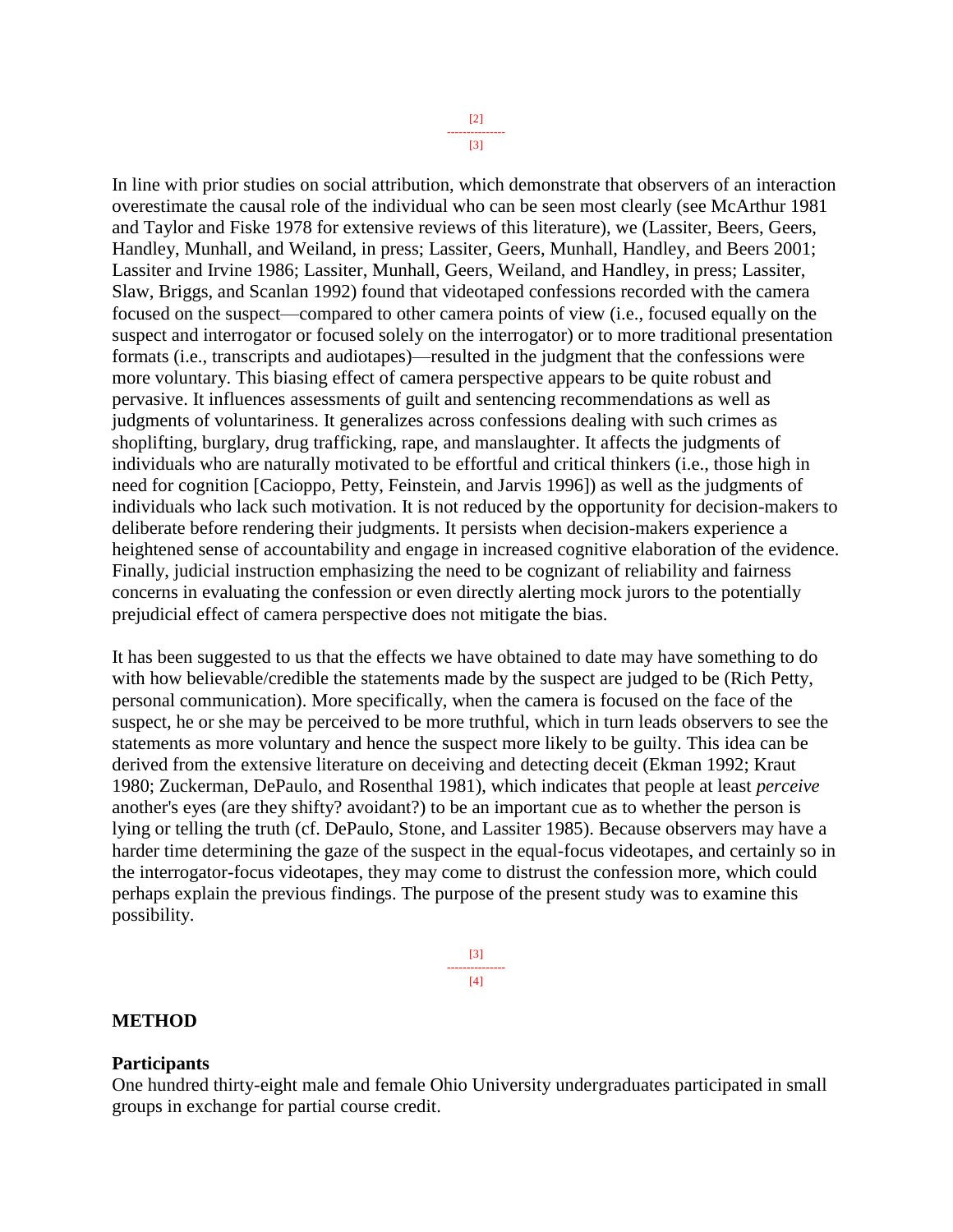#### **Videotaped Confession**

The videotaped stimulus (approximately 30 min long) consisted of a partial re-creation of the interrogation and confession of Bradley Page, a college student, who was convicted of the manslaughter of his romantic partner, Bibi Lee, based largely on his disputed confession. (We are very grateful to Richard Leo for providing us with a transcript of the Page interrogation.) Many psychological and legal experts view Page's confession as an instance of a coercedcompliant confession (cf. Kassin and Wrightsman 1985) and his ensuing conviction as a miscarriage of justice (e.g., Leo and Ofshe 1998; Pratkanis and Aronson 1991; Wrightsman and Kassin 1993). Elliot Aronson, who testified at Page's trial as an expert on "noncoercive" persuasion, was given access to audiotapes of the interrogation and provided the following brief account of what essentially transpired while Page was in custody.

After inducing Brad to waive his rights to an attorney ("we're all friends, here, aren't we?"), the police interrogators had him go over his story several times. During the interrogation, they kept asking him how he could possibly have left his girlfriend alone in the park and driven back home. Brad felt terribly guilty about it, saying several times, "It was the biggest mistake of my life!" Each time they asked the question, his guilt seemed to grow.

Finally, the interrogators told Brad that late on the night that Bibi had disappeared he had been seen near the site of the shallow grave [where Lee's body was recovered] and that his fingerprints had been found on a rock that had been used as the murder weapon. Neither of these statements was true. Brad said that he had no recollection of having left his apartment that night and had no idea how his fingerprints could have gotten on the murder weapon (he didn't even know what the weapon was). But he had no reason to distrust the interrogators, so, understandably, he became terribly confused and asked them if it is possible for a person to "blank it out." The interrogators informed him that such things were common occurrences and that it might help him relieve his *guilty* conscience if he closed his eyes and tried to imagine how he *might* have killed Bibi *if he had killed her*. Brad proceeded to do as he was told, inventing what he later described as an imaginative scenario. Two hours after his alleged confession, when he was told that the police considered it to be a confession, he seemed genuinely astonished and immediately recanted. (Pratkanis and Aronson 1991, pp. 175-176, emphasis in original)

> [4] --------------- [5]

Our partial reenactment of the Page interrogation and "confession" was recorded simultaneously by two video cameras each taking a different visual perspective. (These stimulus tapes were professionally produced with the assistance of the telecommunications department at Ohio University.) A suspect-focus version of the confession was made with the camera positioned so that the front of the "suspect" from the waist up and the back of the "detective" (part of his head and one shoulder) were visible. An equal-focus version of the confession was made with the camera positioned so that the sides of both the suspect and detective from the waist up could be seen equally well.

#### **Procedure**

Upon arrival participants were seated at a long table in front of a video monitor. The experimenter informed participants that their task was to assume the role of trial jurors; thereby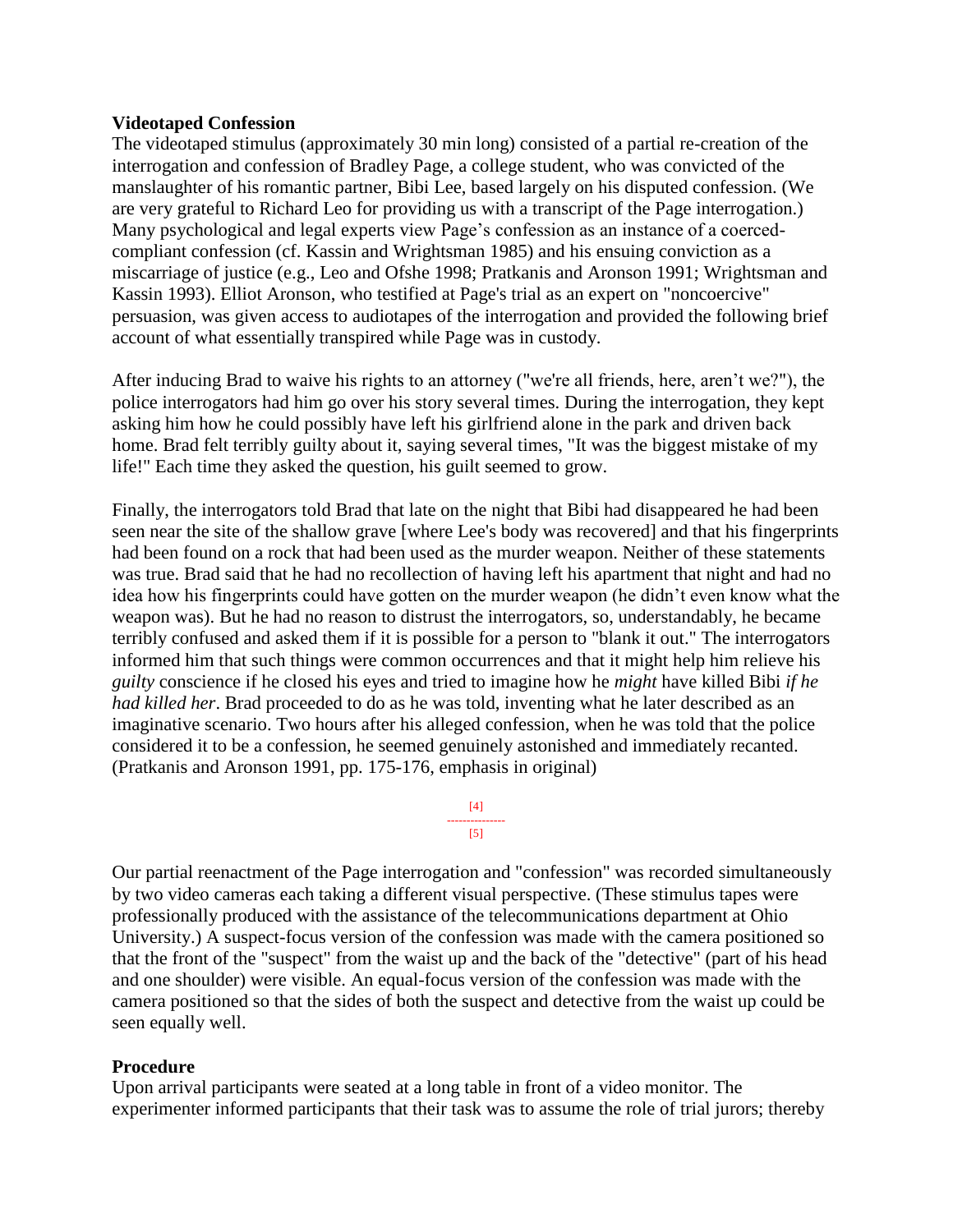helping researchers "discover how people in real courtrooms make decisions about the validity of confession evidence." Participants read a brief description of the concept of coercion and then were randomly assigned to view either the suspect-focus or equal-focus version of the videotaped confession.

After viewing the confession, participants received separate questionnaires that they were instructed to complete individually. Embedded within the questionnaire were three items designed to assess participants' perceptions of the voluntariness of the confession. Responses to each item were made on separate 9-point scales. One item asked participants to indicate "to what degree was the confession coerced?" (1 = *not at all* and 9 = *to a large degree*). A second item asked "how was the confession obtained?" (1 = *given voluntarily by the suspect* and 9 = *coerced*). The final item asked whether the "suspect's confession was. . ." (1) *given freely* or (9) *forced out by the detective*.

Three additional items were designed to assess participants' perceptions of the credibility of the confession. Responses to each of these items were also made on separate 9-point scales. One item asked participants "to what extent was the confession a lie?" (1 = *not at all* and 9 = *to a large extent*). A second item asked "how believable were the suspect's statements?" (1 = *not at all believable* and 9 = *very believable*). The final item asked whether the "suspect was being completely truthful?" (1 = *not at all truthful* and 9 = *very truthful*). On completion of the questionnaire, participants were asked to guess the purpose of the experiment. In no instance did a participant surmise that camera perspective was a critical aspect of the research. We note also that all participants indicated that they understood that their assignment was to assume the role of jurors in arriving at their evaluations of the confession evidence. Finally, participants were debriefed and dismissed from the experiment.

> [5] --------------- [6]

#### **RESULTS**

Because none of the participants divined the true purpose of the experiment, all collected data were included in the analyses. As has been done in prior studies (Lassiter, Beers, Geers, Handley, Munhall, and Weiland, in press; Lassiter et al. 1992), responses to the three scale items assessing perceived voluntariness were reversed and summed together to form a single voluntariness index (Cronbach's alpha = .90). Higher values on this index correspond to judgments of greater voluntariness. Replicating previous findings, participants viewing the suspect-focus version of the videotaped confession judged it to be significantly more voluntary  $(M = 19.01, SD = 5.05, n = 69)$  than did participants viewing the equal-focus version  $(M = 17.14,$ *SD* = 5.57, n = 69), *t* (136) = 2.06, *p* < .05. The effect size for this difference (*d* = .35) is considered by Cohen (1988) to be midway between small and medium.

The three items assessing perceived credibility were also reversed (where necessary) and summed together to form a single credibility index (Cronbach's alpha = .84). Higher values on this index correspond to judgments of greater credibility. The effect of camera perspective on perceived credibility of the confession was not significant,  $t < 1$ . It should be noted that, in any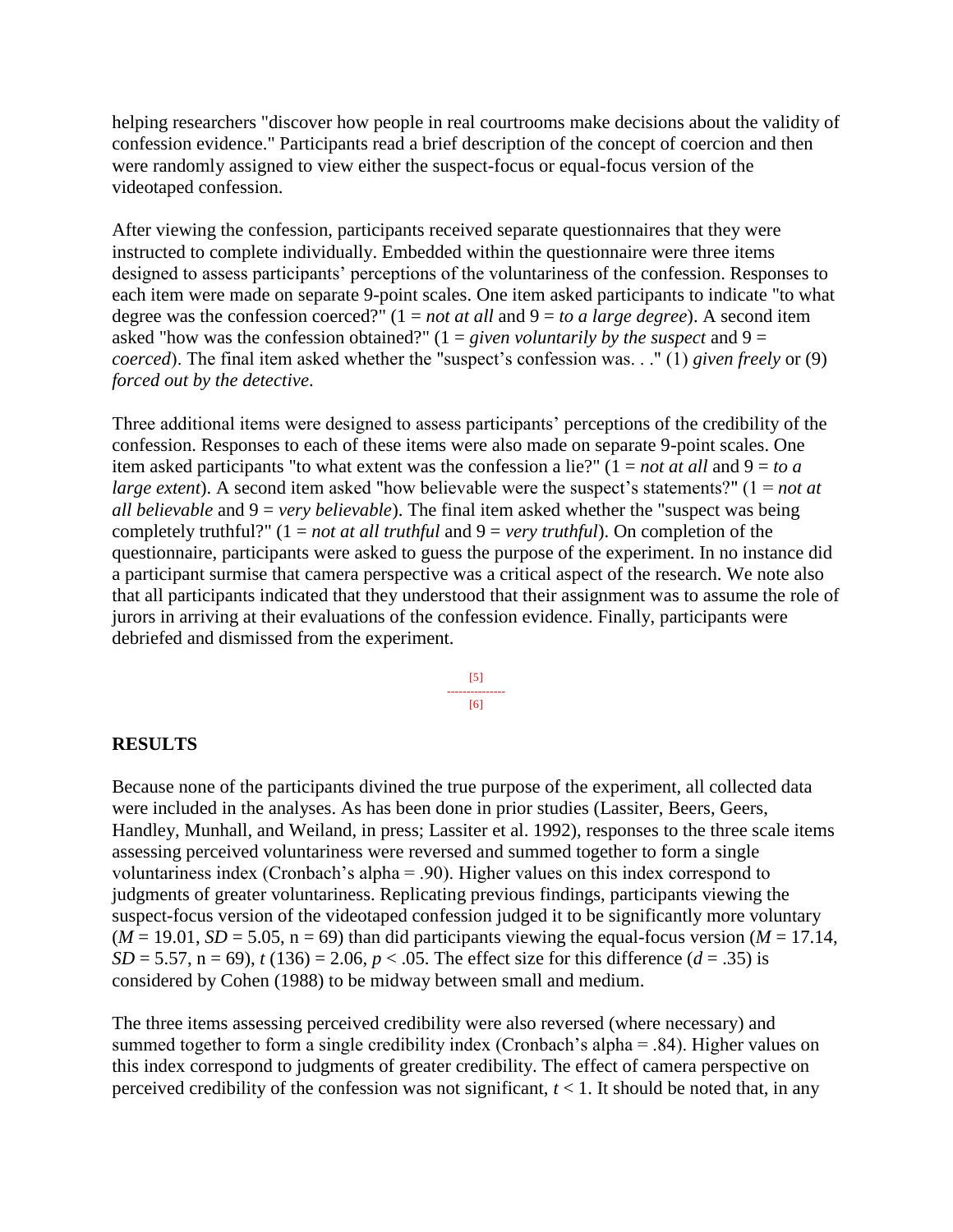case, the direction of the means is opposite of what would be expected if perceptions of credibility were actually underlying the differences found on the voluntariness index (*M*s [*SD*s] = 14.18 [5.59] and 14.55 [5.58] for the suspect-focus and interrogator-focus conditions, respectively). Given these group-level results, it is not surprising that the correlation between judgments of voluntariness and credibility was negligible and nonsignificant,  $r(136) = .12$ ,  $p >$ .10.

## **DISCUSSION**

It appears from the present data that the judged credibility/veracity of a videotaped confession does not vary with changes in the camera perspective. Given that we once again replicated the biasing effect of camera perspective on judgments of voluntariness, we conclude that changes in assessments of the confessor's credibility or believability are not a necessary precondition for obtaining camera-perspective-induced differences in assessments of voluntariness.

The reader should not conclude from the present results that voluntariness is the only legally relevant judgment systematically influenced by camera perspective. As pointed out at the beginning of this article, previous studies have demonstrated that camera perspective also affects all-important decisions regarding guilt or innocence, with a focus on the suspect producing the greatest proportion of guilty verdicts (Lassiter, Geers, Munhall, Handley, and Beers 2001). One experiment (Lassiter et al., in press, Study 4) found that the impact of camera perspective extends even to sentencing recommendations, with more severe sentences being recommended by those viewing the suspect-focus version of a confession.



In the Introduction we noted that many legal scholars, criminal justice practitioners, political leaders, and social scientists have called for the universal adoption of videotaping as a "quick fix" for the problem of some innocent people being induced to incriminate themselves when confronted by standard police interrogation tactics. The present study adds to a growing body of evidence that indicates that the *indiscriminate* application of the videotaping procedure to solve the problem of coerced or false confessions slipping through the system could potentially make things worse. (Leo and Ofshe [1998] reviewed 60 cases involving alleged police-induced false confessions and concluded that in 48% of these cases the false confession was instrumental in producing a wrongful conviction—which in one instance, they claim, led eventually to a wrongful execution!)

As noted above, in the United States and in many other countries videotaped interrogations and confessions are customarily recorded with the camera lens zeroed in on the suspect. One reason for this particular positioning of the camera is likely the belief that a careful examination of not only suspects' words, but also their less conspicuous actions or expressions, will ultimately reveal the truth of the matter.

The empirical validity of such beliefs aside, we have now shown across nearly a dozen studies that focusing the video camera primarily on the suspect in an interrogation has the effect of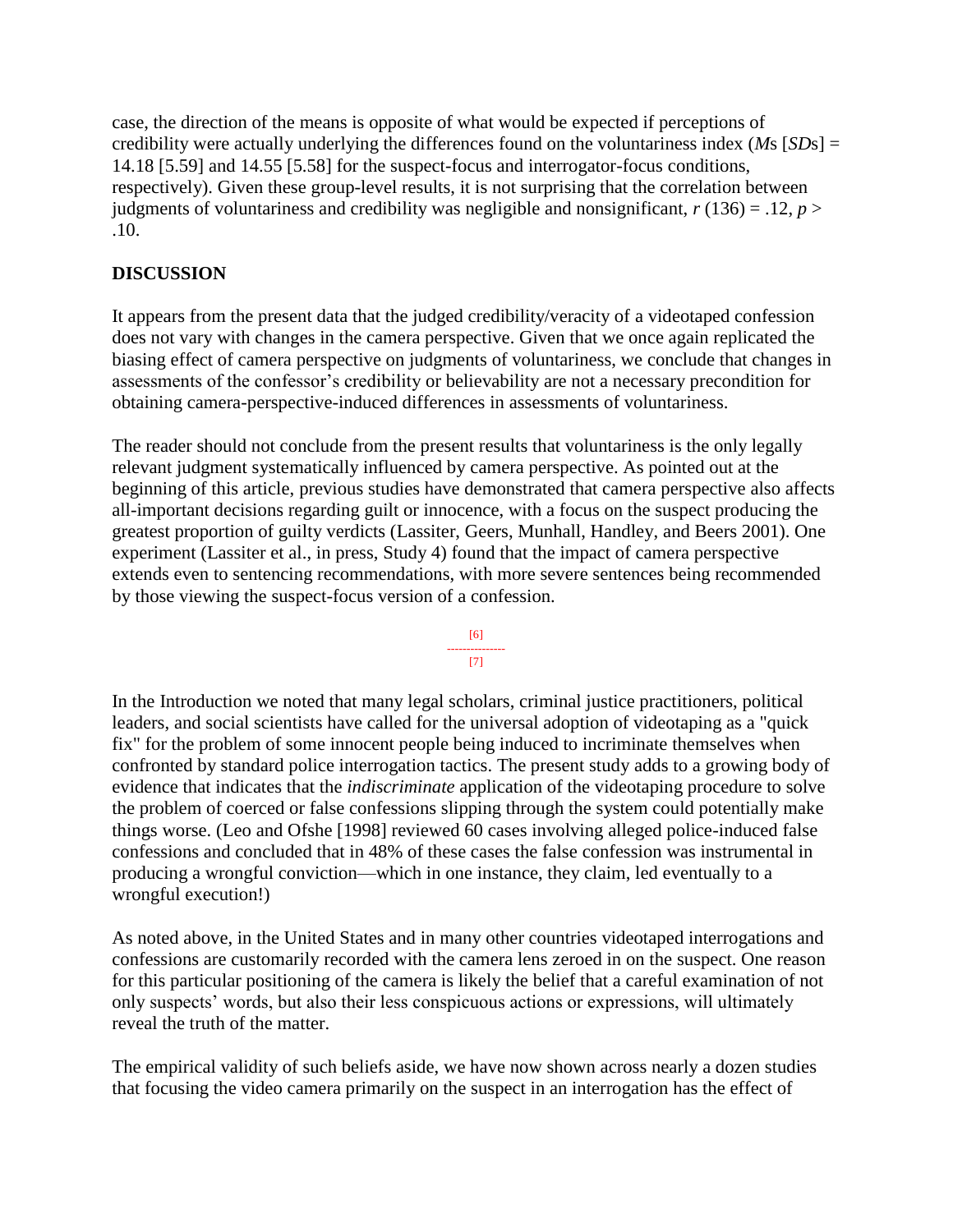impressing upon viewers the notion that his or her statements are more likely freely and intentionally given and *not* the result of some form of coercion. Moreover, the subset of studies showing judgments derived from suspect-focus videotapes significantly deviate from judgments based on "control" media—transcripts and audiotapes—leads to the conclusion that the greater perception of voluntariness associated with suspect-focus videotapes is a serious bias—one that runs contrary to the cornerstone of our system of justice, the presumption of innocence. The camera may "never blink," but that does not mean what it "sees" can be considered an unadulterated view of reality. As the celebrated communications theorist Marshall McLuhan (1964) maintained, the information being conveyed is not entirely independent of the method of conveyance.

Are we thus recommending that videotaped interrogation and confession evidence not be used at all in courts of law? No, because data from our overall program of research do not paint an entirely negative picture with regard to the use of videotaped confessions in the courtroom. As found previously (Lassiter et al. 1992; Lassiter, Beers, Geers, Handley, Munhall, and Weiland, in press, Study 1), videotaped confessions that focused on both the suspect and the interrogator equally generated judgments that were comparable to those based on more traditional presentation formats—that is, audiotapes and transcripts. Thus, it is clear that the videotaping procedure per se is not inherently prejudicial. Rather, it is the manner in which the videotaping procedure is implemented that holds the potential for bias. It appears, then, that the advantages associated with the videotape method—for example, a more detailed record of the interrogation is provided to trial participants—can be maintained without introducing bias if an equal-focus perspective is taken by the video camera.



#### **REFERENCES**

Cacioppo, J. T., R. E. Petty, J. Feinstein and W. B. G. Jarvis (1996). "Dispositional differences in cognitive motivation: The life and times of individuals varying in need for cognition." *Psychological Bulletin*, 119:197–253.

Cassell, P. G. (1996). "All benefits, no costs: The grand illusion of Miranda's defenders." *Northwestern University Law Review*, 90:1084–1124.

Cohen, J. 1988. *Statistical power analysis for the behavioral sciences* (2nd ed). Hillsdale, NJ: Erlbaum.

Cohn, A. and R. Udolf (1979). *The criminal justice system and its psychology*. New York: Van Nostrand Reinhold.

DePaulo, B. M., J. I. Stone and G. D. Lassiter (1985). "Deceiving and detecting deceit." In B. R. Schenkler (Ed.), *The self and social life* (pp. 323–370). New York: McGraw–Hill.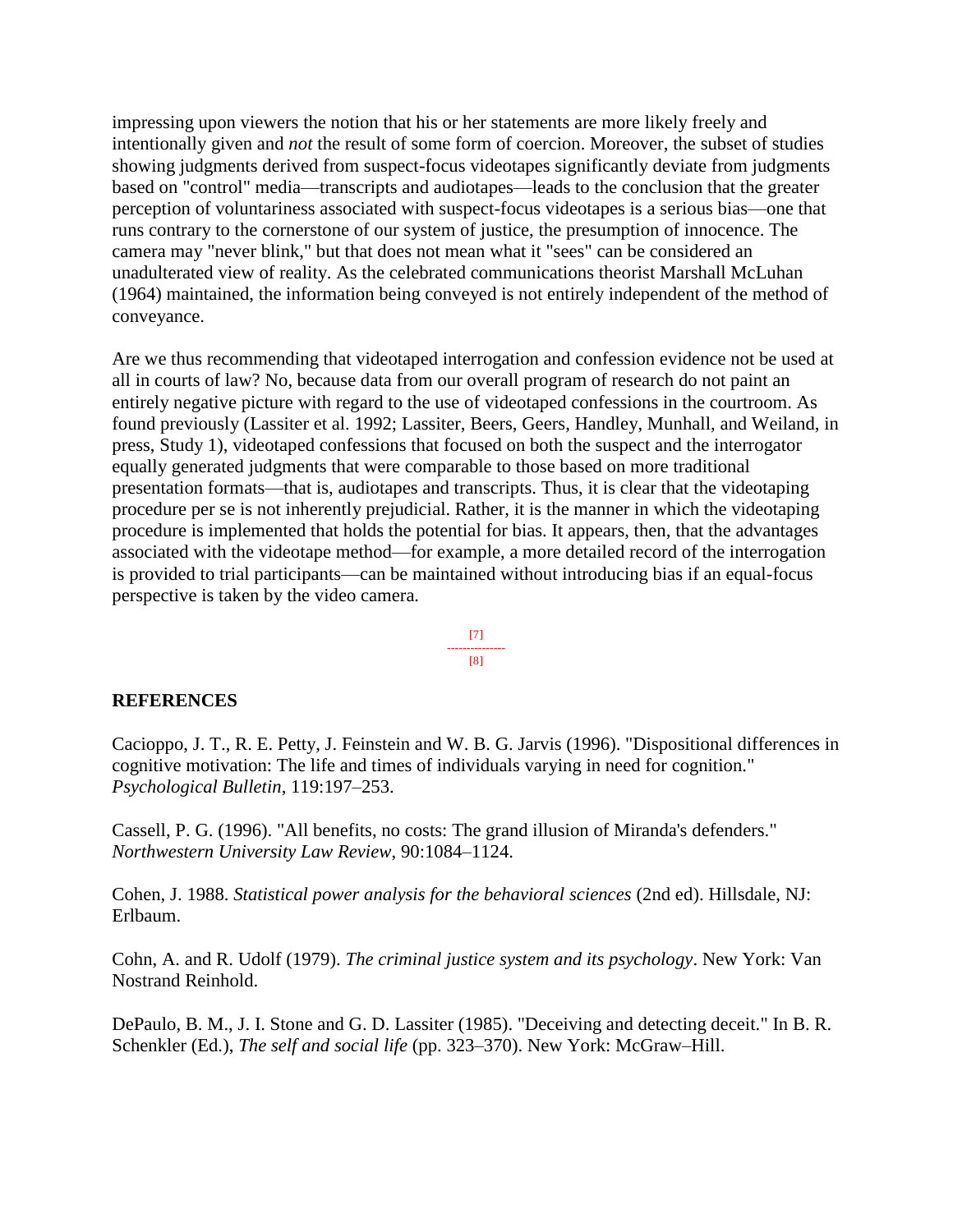Dwyer, J., P. Neufeld and B. Scheck (2000). *Actual innocence: Five days to execution and other dispatches from the wrongly convicted*. New York: Doubleday.

Ekman, P. (1992). *Telling Lies: Clues to deceit in the marketplace, politics, and marriage*. New York: Norton.

Geller, W. A. (1992). *Police videotaping of suspect interrogations and confessions: A preliminary examination of issues and practices* (A report to the National Institute of Justice). Washington, DC: U.S. Department of Justice.

Gudjonsson, G. (1992). *The psychology of interrogations, confessions and testimony*. Chichester, England: Wiley and Sons.

Johnson, G. (1997). "False confessions and fundamental fairness: The need for electronic recording of custodial interrogations." *Boston University Public Interest Law Journal*, 6:719– 751.

Kassin, S. M. (1997). "The psychology of confession evidence." *American Psychologist*, 52:221–233.

> [8] --------------- [9]

Kassin, S. M. and K. Neumann (1997). "On the power of confession evidence: An experimental test of the fundamental difference hypothesis." *Law and Human Behavior*, 21:469–484.

Kassin, S. M. and L. S. Wrightsman (1985). "Confession evidence." In S. Kassin and L. Wrightsman (Eds.), *The psychology of evidence and trial procedure*. Beverly Hills, CA: Sage.

Kraut, R. E. (1980). "Humans as lie detectors: Some second thoughts." *Journal of Communication*, 39:209–216.

Lassiter, G. D., M. J. Beers, A. L. Geers, I. M. Handley, P. J. Munhall and P. E. Weiland (in press). "Further evidence for a robust point-of-view bias in videotaped confessions." *Current Psychology*.

Lassiter, G. D., A. L. Geers, P. J. Munhall, I. M. Handley and M. J. Beers (2001). "Videotaped confessions: Is guilt in the eye of the camera?" In M. P. Zanna (Ed.), *Advances in experimental social psychology*, (Vol. 33, pp. 189–254). New York: Academic Press.

Lassiter, G. D. and A. A. Irvine (1986). "Videotaped confessions: The impact of camera point of view on judgments of coercion." *Journal of Applied Social Psychology*, 16:268–276.

Lassiter, G. D., P. J. Munhall, A. L. Geers, P. E. Weiland and I. M. Handley (in press). "Accountability and the camera perspective bias in videotaped confessions." *Analyses of Social Issues and Public Policy*.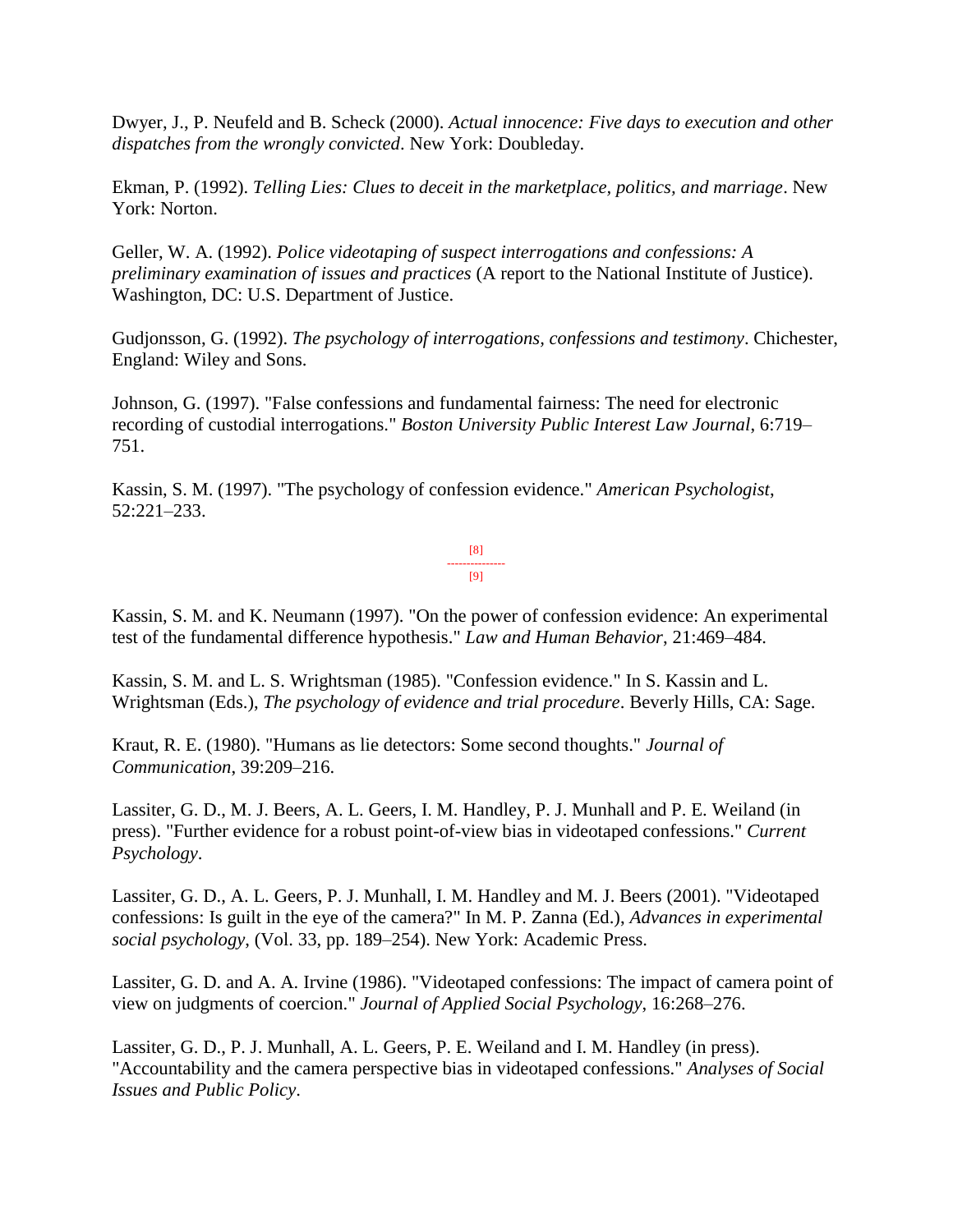Lassiter, G. D., R. D. Slaw, M. A. Briggs and C. R. Scanlan (1992). "The potential for bias in videotaped confessions." *Journal of Applied Social Psychology*, 22:1838–1851.

Leo, R. A. (1996). "The impact of Miranda revisited." *The Journal of Criminal Law and Criminology*, 86:621–692.

Leo, R. A. and R. J. Ofshe (1998). "The consequences of false confessions: Deprivations of liberty and miscarriages of justice in the age of psychological interrogation." *The Journal of Criminal Law and Criminology*, 88:429–496.

McArthur, L. Z. (1981). "What grabs you? The role of attention in impression formation and causal attribution." In E. T. Higgins, C. P. Herman, and M. P. Zanna (Eds.), *Social cognition: The Ontario symposium* (Vol. 1, pp. 201–241). Hillsdale, NJ: Erlbaum.

> [9] --------------- [10]

McCormick, C. T. (1972). *Handbook of the law of evidence* (2nd ed.). St. Paul, MN: West.

McLuhan, H. M. (1964). *Understanding media*. New York:McGraw-Hill.

Pratkanis, A. R. and E. Aronson (1991). *Age of propaganda: The everyday use and abuse of persuasion*. New York: W. H. Freeman and Company.

Taylor, S. E. and S. T. Fiske (1978). "Salience, attention, and attribution: Top of the head phenomena." In L. Berkowitz (Ed.), *Advances in experimental social psychology* (Vol. 11, pp. 249–288). New York: Academic Press.

Wigmore, J. H. (1970). *Evidence* (Vol. 3) (revised by J. H. Chadbourn). Boston: Little, Brown.

Wrightsman, L. S. and S. M. Kassin (1993). *Confessions in the courtroom*. Newbury Park, CA: Sage Publications.

Zuckerman, M., B. M. DePaulo and R. Rosenthal (1981). "Verbal and nonverbal communication of deception." In L. Berkowitz (Ed.), *Advances in experimental social psychology* (Vol. 14, pp. 1–59). New York: Academic Press.

## **AUTHORS' NOTES**

This research was supported by funds from the National Science Foundation. We thank Abigail Armstrong, Marvin Bowman, Kim Dudley, Michelle Gill, Blis Hanousek-DeVault, Tom Hodson, Melanie LaForce, Emma Lassiter, Lindsay Munson, John Ray, and Jason Secondi for their contributions to this project.

## **AUTHORS' BIOGRAPHIES**